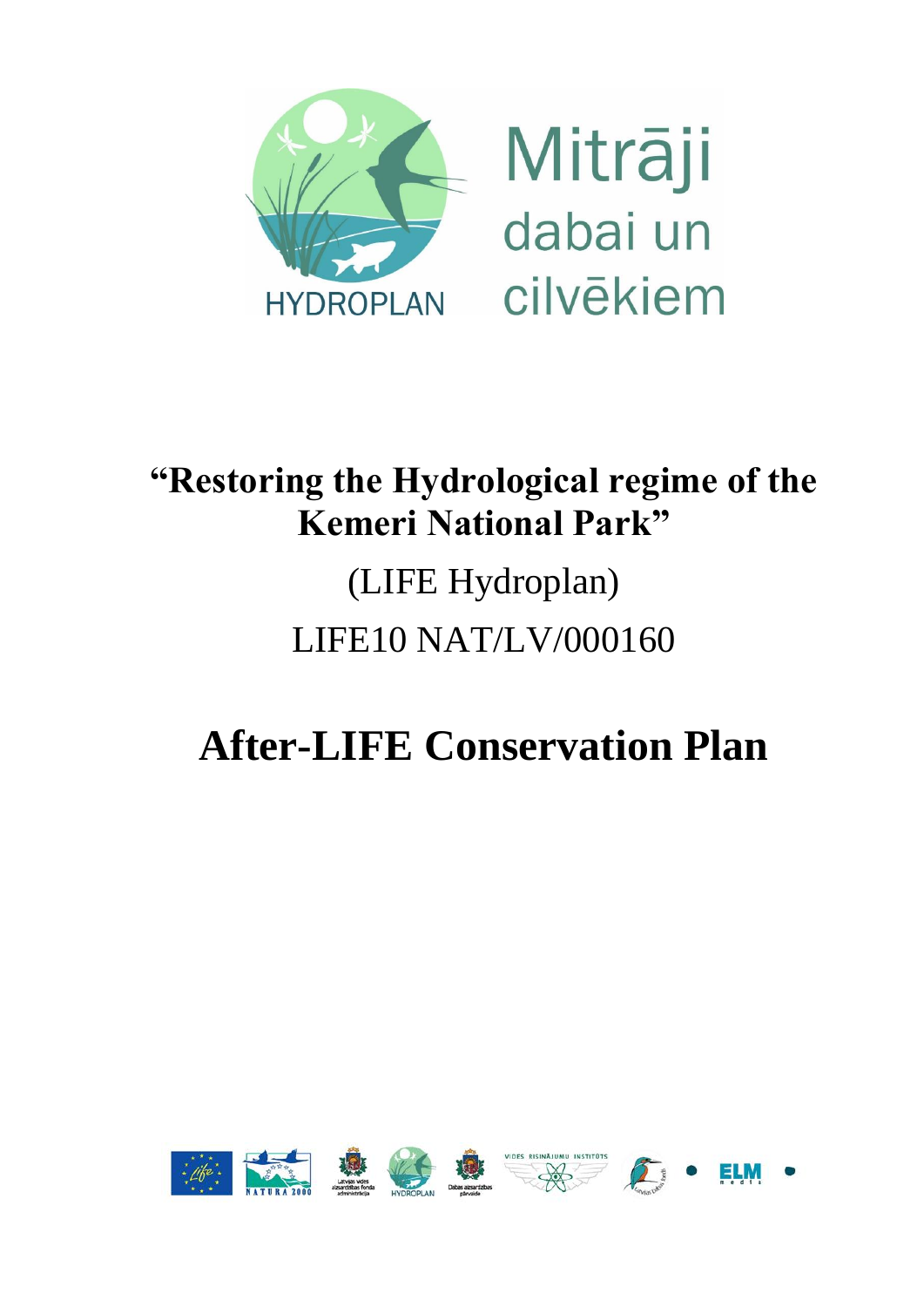#### Contents

| 2.3. Nature education and stakeholder involvement objectives and methodology |
|------------------------------------------------------------------------------|
|                                                                              |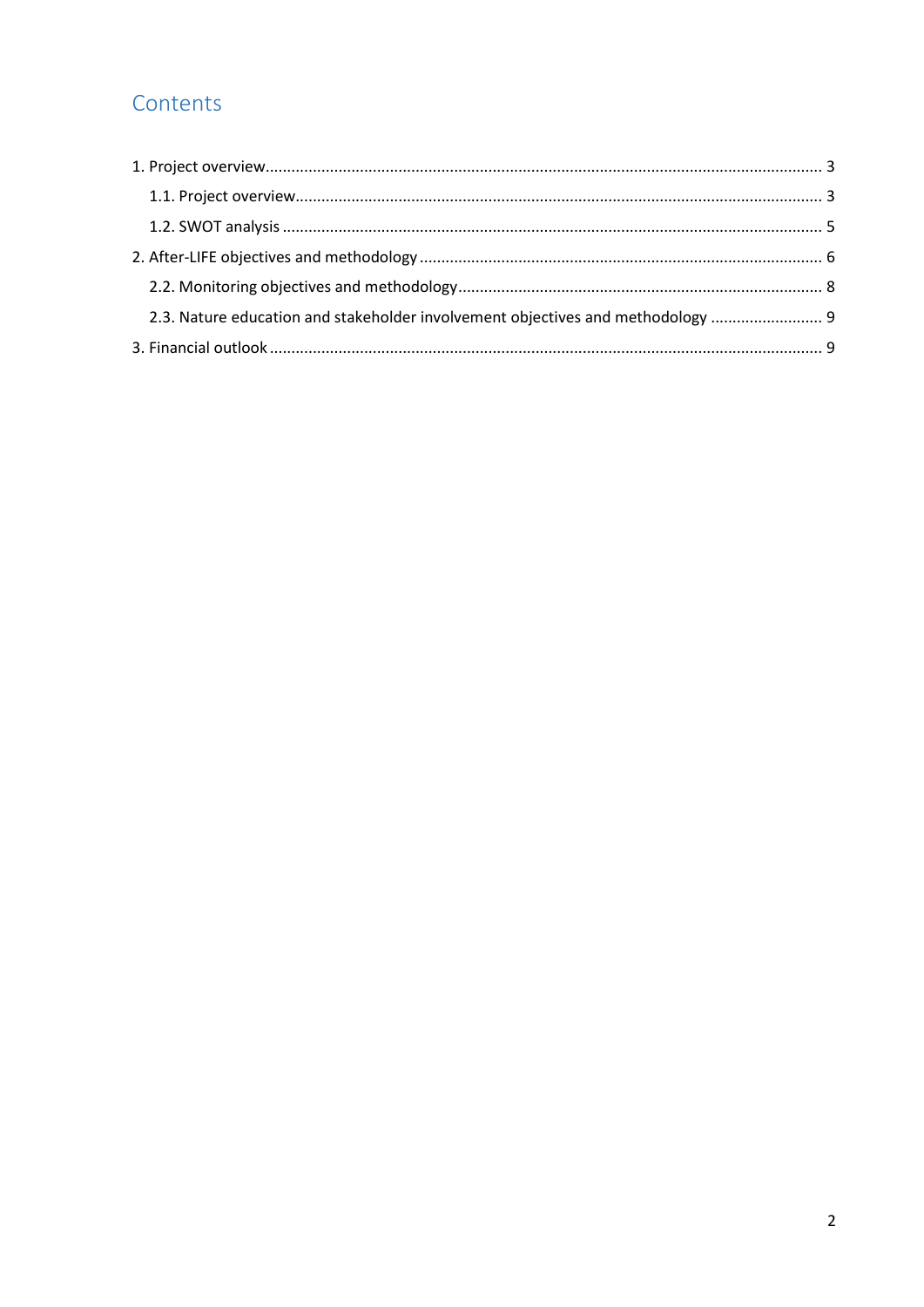#### <span id="page-2-0"></span>1. Project overview

#### <span id="page-2-1"></span>1.1. Project overview

In September 2011 Nature Conservation Agency in close collaboration with three associated beneficiaries: Institute for Environmental Solutions, Latvian Fund for Nature and ELM MEDIA started the implementation of the project " Restoring the Hydrological regime of the Ķemeri National Park" (abbrev. Hydroplan).

The main objective of the project was to establish hydrological restoration programme and to carry out hydrology restoration measures within three different ecosystems to eliminate impact of altered hydrological regimes and restore natural or semi-natural hydrological conditions of:

a) bog woodland and swamp forest habitats - peripheral forests at the western edge of the raised bog Ķemeru tīrelis;

b) raised bog habitats - the raised bog Zaļais purvs;

c) floodplain meadows - floodplain of the river Skudrupīte - Melnragu meadows.

During the project an inventory of protected bog, forest and grassland habitats was carried out. Also data were obtained by using remote sensing technologies, for assessing the condition of habitats, and existing drainage system.

Using the obtained data, three hydrology restoration programmes for three types of habitats were developed:

a) Bog woodland (91D0\*) and Fennoscandian deciduous swamp forests (9080\*) - peripheral forests at the western edge of the raised bog Ķemeru tīrelis;

b) Active raised bogs 7710\* - the raised bog "Zaļais purvs";

c) Floodplain meadows (habitat types 6450 and 6510) - floodplain of the River Skudrupīte & Melnragu meadows - breeding habitat for Corncrake (*Crex crex*).

Based on the research findings and developed management programs, at the end of 2017 practical works were started, restoring and managing protected bog, forest and grassland habitats in Ķemeri NP. During the Project, management of all three habitat types was carried out:

1) Restoration of hydrology of raised bog – Zalais purvs:

Due to the drainage systems built in the 1930s and 1970s, water level of raised bogs and black alder swamps in the Kemeri NP is severely modified. It has caused reduction of water table both in the bogs and swamps, thus changing the natural habitats.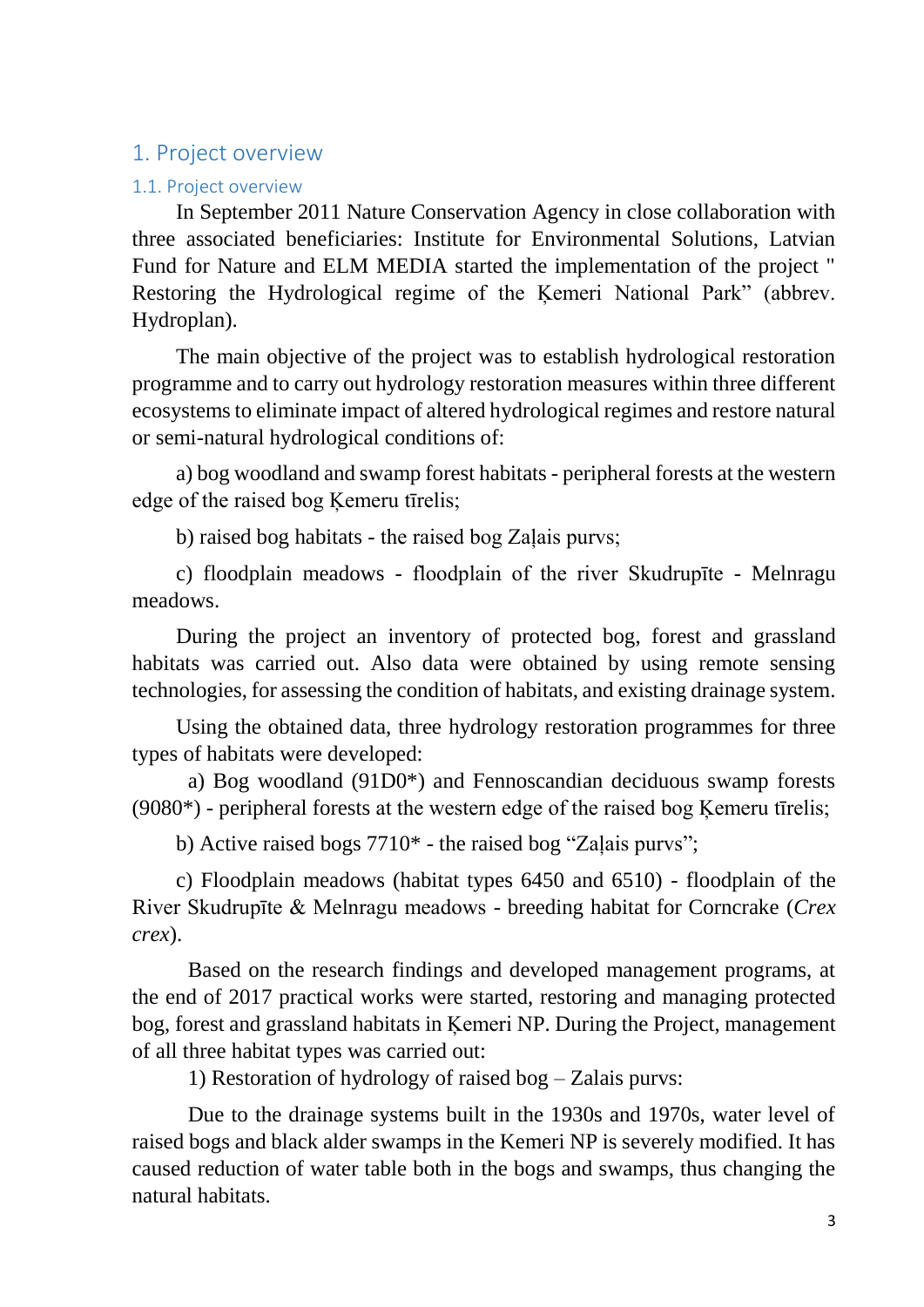For the hydrology regime restoration in bog "Zalais purvs" melioration ditches were completely filled up by peat in common length of 16,1 km. To avoid the water flow in filled up ditches, perpendicularly their location 124 dikes were made. Likewise water flow was stopped in 68 km length of ditches by building of 498 dams from the peat on them. Thereby drainage effect on bog's ecosystem was stopped and hydrological regime was restored in total area of 550 ha.

2) Restoration of hydrology of forest habitats in peripheral forests at the western edge of the raised bog Ķemeru tīrelis

During the hydrological restoration work in forest habitats, melioration ditches were completely filled up by soil or peat in common length of 25,7 km. To avoid the water flow in filled up ditches, perpendicularly their location 371 dikes were made. Likewise water flow was stopped in 61 km length of ditches in wet forests by building of 296 dams from the soil or peat on them in the forest habitats, but in bog habitats – 96 dams. Thereby drainage effect on wet forests and bog ecosystems was stopped and hydrological regime was restored in total area of 1100 ha.

3) Restoration of hydrology of Skudrupite meadows – breeding habitat for Corncrake (*Crex crex*)

By the restoration of hydrology of Skudrupīte meadows, riverbed was remeandered. Before the re-meandering Skudrupīte was like a straight ditch in 5,5 km length. After the re-meandering of Skudrupīte, the new riverbed reached 7,5 km length (7 km were planned). The soil from the riverbed digging was levelled in both coasts of Skudrupīte. During the floods, the shallow coasts of river allow water to spread out in wide area thereby providing the natural hydrological regime for floodplains in 85 ha area (as originally planned). Some stones were putted in river for water purification purpose. In the same time stones in the river provide places where some water animals and fishes can hide. In that way stones putted into the river fulfil the same role as it is in natural rivers.

4) Stakeholder involvement

During the project implementation, the public awareness of the different methods of environmental protection was promoted through practical management work. In several meetings and seminars there were informed those local residents whose properties are located near the habitat management areas, as well as local authorities, field experts, and other interested parties. There were also issued various informative materials, including brochures, short films and a book of scientific articles, also information stands were installed and two supervisions platforms were created, which is now available publicly.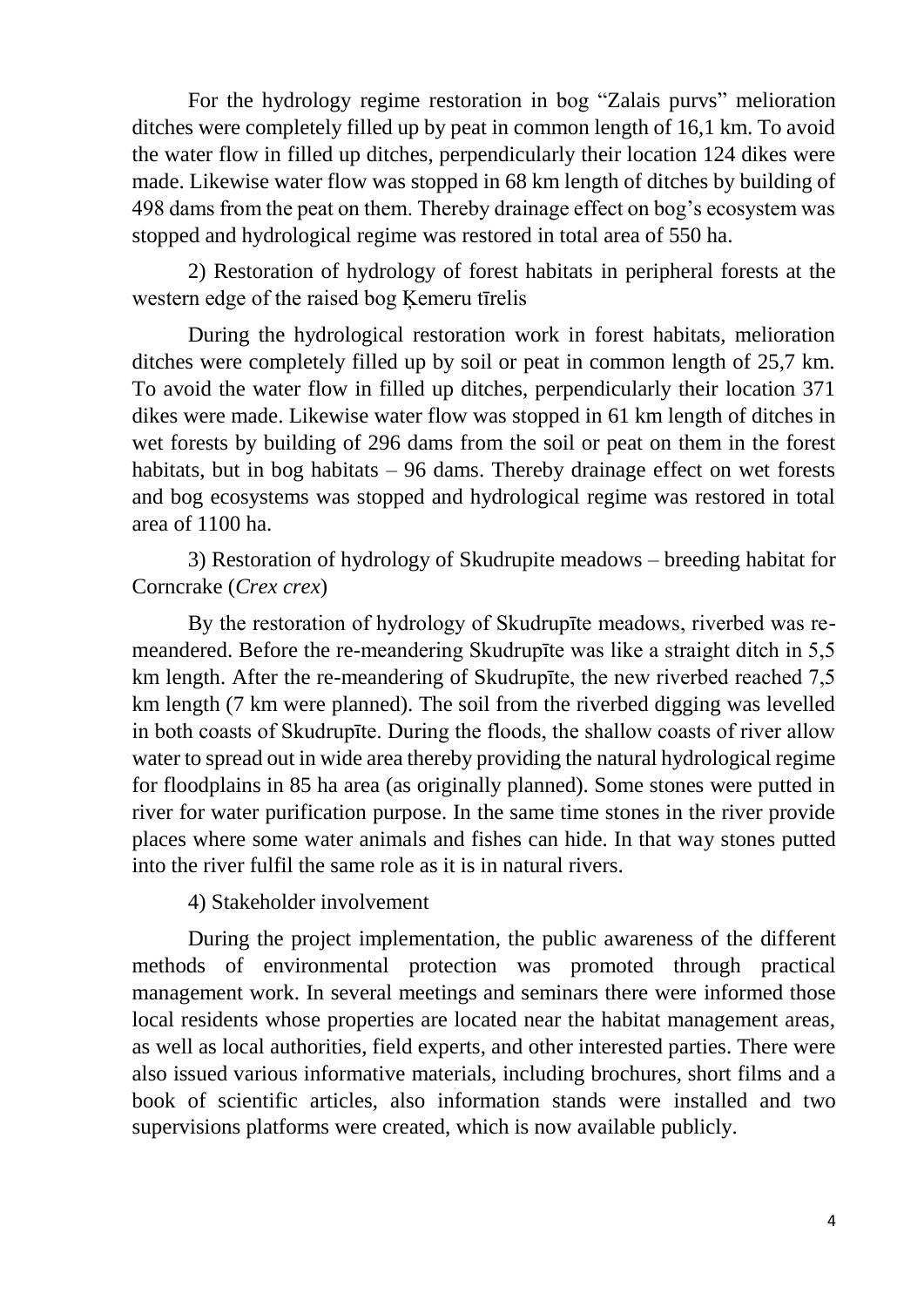#### <span id="page-4-0"></span>1.2. SWOT analysis

| <b>Strengths</b>                                                                   | <b>Weaknesses (difficulties)</b>                                                             |
|------------------------------------------------------------------------------------|----------------------------------------------------------------------------------------------|
| The results of project restoration activities                                      | Several weaknesses were met during the                                                       |
| are regularly monitored and assessed.                                              | project. They can be categorized as                                                          |
| This work will also continue in future,                                            | difficulties due to inside factors and due                                                   |
| providing knowledge of preferable habitat                                          | to outside factors.                                                                          |
| restoration activities in similar situations.                                      | Difficulties due to inside factors                                                           |
| Developed hydrological<br>regime<br>$\bullet$                                      | - Project experienced a frequent change of                                                   |
| restoration programmes are useful tools                                            | project coordinators, so<br>there<br>were                                                    |
| not only for implementation of project                                             | difficulties with a successful management of                                                 |
| activities but also fits for other similar                                         | activities and lot of issues took more time to<br>be sorted out.                             |
| situations.                                                                        |                                                                                              |
| hydrological restoration<br>"Report"<br>on                                         | Difficulties due to outside factors                                                          |
| planning and implementation"<br>with                                               | - Due to the complexity in relations with local<br>land owners and other stakeholders, which |
| scientific articles and short films are a                                          | resulted in extra studies and full EIA                                                       |
| good source of information for<br>all                                              | procedure, project has been prolonged two                                                    |
| interested parties, also it is a good<br>publicity instrument for Project and LIFE | times and reached 8 years (96 months);                                                       |
| programme promotion.                                                               | - In case of any hydrological regime                                                         |
| Created short movies are also available on                                         | restoration works for them to be allowed, first                                              |
| Youtube, which helps as<br>good<br>$\mathbf{a}$                                    | a technical project has to be elaborated and                                                 |
| educational material.                                                              | agreed by all the responsible institutions.                                                  |
| hydrological restoration<br>"Report"<br>on                                         | This process may take a lot more time than                                                   |
| planning and implementation"<br>is                                                 | planned, taking into account that the                                                        |
| especially important tool for further                                              | application processing period is set by the                                                  |
| habitat management planning and the                                                | law and many of local authorities tend to                                                    |
| information included in it was<br>not                                              | stretch the processing of applications for the                                               |
| available anywhere until now.                                                      | maximum allowed time frame. Also a                                                           |
| The experience with development of                                                 | possible objections from local stakeholders                                                  |
| restoration<br>hydrology<br>long-term                                              | should be reckon with.                                                                       |
| programmes was a good tool<br>and                                                  | Any type of habitat restoration works that<br>$\bullet$                                      |
| experience on how to work with local                                               | are closely connected to the habits of local                                                 |
| society<br>and<br>improve<br>how<br>to                                             | community, must reckon with a negative                                                       |
| communication about habitat restoration                                            | response from locals, especially if it is a<br>hydrological regime restoration with          |
| issues.                                                                            | "possible"<br>impact<br>surrounding<br>on                                                    |
| The restored Bog habitats in "Zaļais                                               | territories. In case of this particular                                                      |
| purvs" fits very well to EU Environment                                            | Project, the real problem was hidden in                                                      |
| Action Programme, since<br>the<br>bog                                              | more historical issues related to the                                                        |
| ecosystem helps to store a lot of pollution                                        | former habitats restoration activities and                                                   |
| and benefits local people with better air<br>quality.                              | legal regulation in Kemeri NP but the                                                        |
| Applied full procedure of Environmental                                            | local community "found a way" to                                                             |
| Impact Assessment provided a wide range                                            | complain about those old issues through                                                      |
| of facts and evidences on project possible                                         | protests<br>against<br>project<br>activities,                                                |
| impact on surrounding territories.                                                 | therefore all habitat restoration actions                                                    |
|                                                                                    | have been delayed.                                                                           |
|                                                                                    | There is no allocated funds, which would                                                     |
|                                                                                    | provide a chance to continue further                                                         |
|                                                                                    | restoration and management of degraded                                                       |
|                                                                                    | habitats.                                                                                    |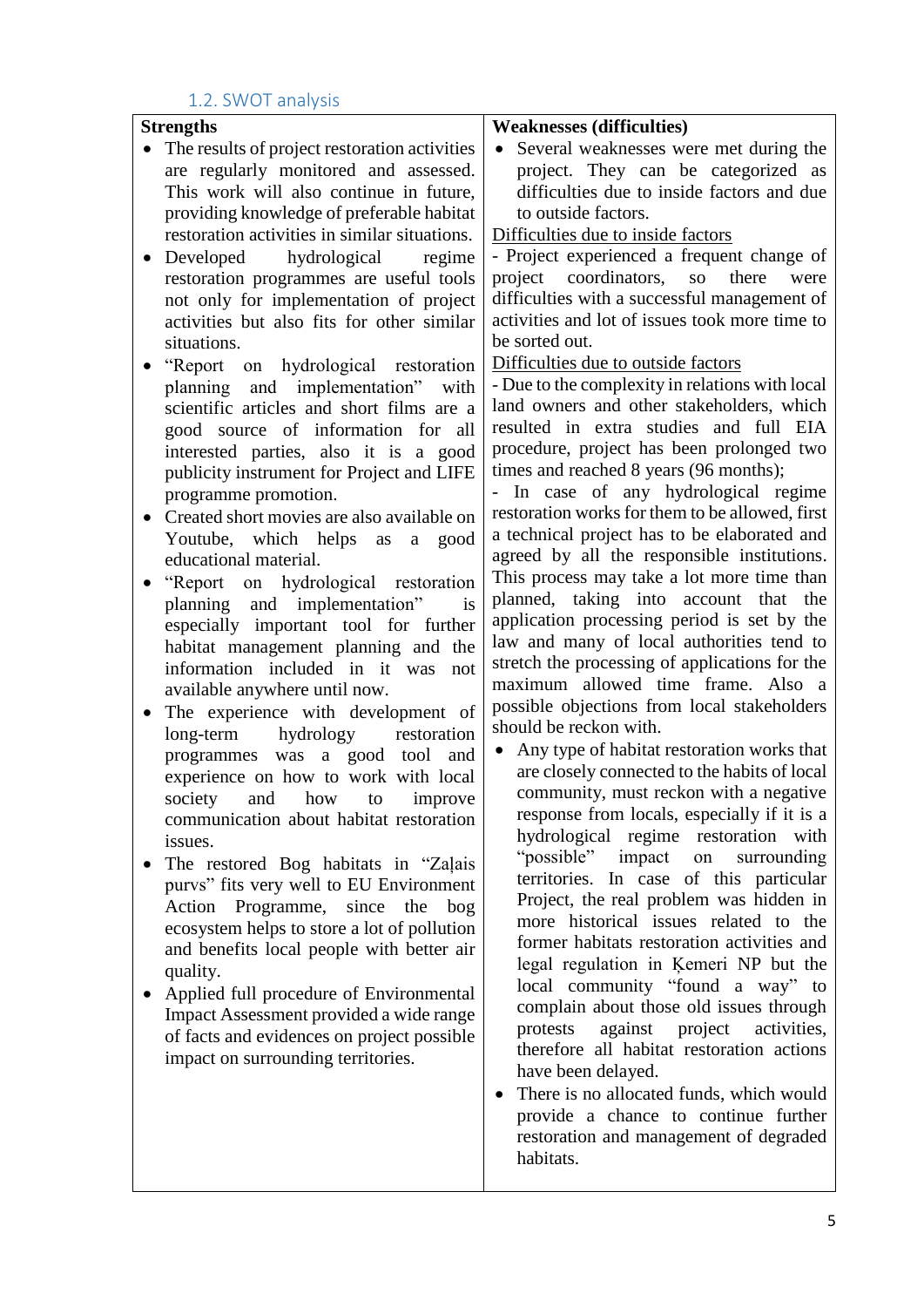| <b>Opportunities</b>                        |           | <b>Threats</b>                            |
|---------------------------------------------|-----------|-------------------------------------------|
| A new Nature Conservation Plan for          | $\bullet$ | EU nature conservation policy foresees    |
| Kemeri National Park is currently in        |           | elaboration of restoration<br>the<br>and  |
| development so the acknowledgements         |           | management plans, but those are not       |
| and observations of the Project can be      |           | national priorities, therefore<br>among   |
| included in this upcoming document,         |           | neither effort nor funds are applied to   |
| which will set the future nature            |           | long-term planning or practical nature    |
| conservation policy in Kemeri NP area.      |           | management works.                         |
| The upcoming new Nature Conservation        |           | There is still a lack of integration with |
| Plan for Kemeri NP is also one of the       |           | other sectors, especially with forest     |
| key documents to raise funds for future     |           | management and rural<br>development       |
| habitat restoration and management          |           | policies.                                 |
| activities.                                 |           |                                           |
| The project has set the stage for creating  |           |                                           |
| further relationships between project       |           |                                           |
| beneficiaries<br>and<br>other<br>interested |           |                                           |
| parties. The topic of the importance of     |           |                                           |
| habitat restoration has been raised, so     |           |                                           |
| further cooperation<br>and<br>common        |           |                                           |
| research can be carried out.                |           |                                           |
| One of the best ways to ensure the          |           |                                           |
| sustainability of nature protection is      |           |                                           |
| further nature<br>education<br>activities   |           |                                           |
| involving<br>local<br>residents<br>and      |           |                                           |
| entrepreneurs.                              |           |                                           |
| In the project created information          |           |                                           |
| boards, grazing plots with animals,         |           |                                           |
| supervision platforms and restored          |           |                                           |
| habitats will attract visitors which will   |           |                                           |
| give a positive economic benefit for        |           |                                           |
| local entrepreneurs involved in nature      |           |                                           |
| tourism.                                    |           |                                           |

#### <span id="page-5-0"></span>2. After-LIFE objectives and methodology

2.1. Habitat maintenance and restoration objectives and methodology

#### Raised bog "Zaļais purvs" habitat maintenance and restoration objectives and methodology

Bog ecosystems perform a number of vital functions that are lost as a result of drainage and peat gathering. It is estimated that drainage has reduced 90% of the areas covered by bogs in the EU. The typical hydrological regime is a precondition for the effective functioning of the bog ecosystem. Wetlands, peat accumulation and limited presence of nutrients are necessary for bog formation. Once bogs lose their ability to form peat effectively, they also lose the capacity to absorb carbon dioxide. Therefor during the Project there was a habitat natural hydrological regime restoration program for raised bog "Zaļais purvs" developed.

According to the hydrological restoration program, hydrological regime restored and further degradation of raised bog habitat averted in approximately 550 ha of habitat Active raised bogs 7710\* by filling the ditches with the peat left on the sides of ditches and building dams both from peat and mineral soil. The restored hydrological regime will support the characteristic process of the habitat – slow tree growth and accelerate peat formation.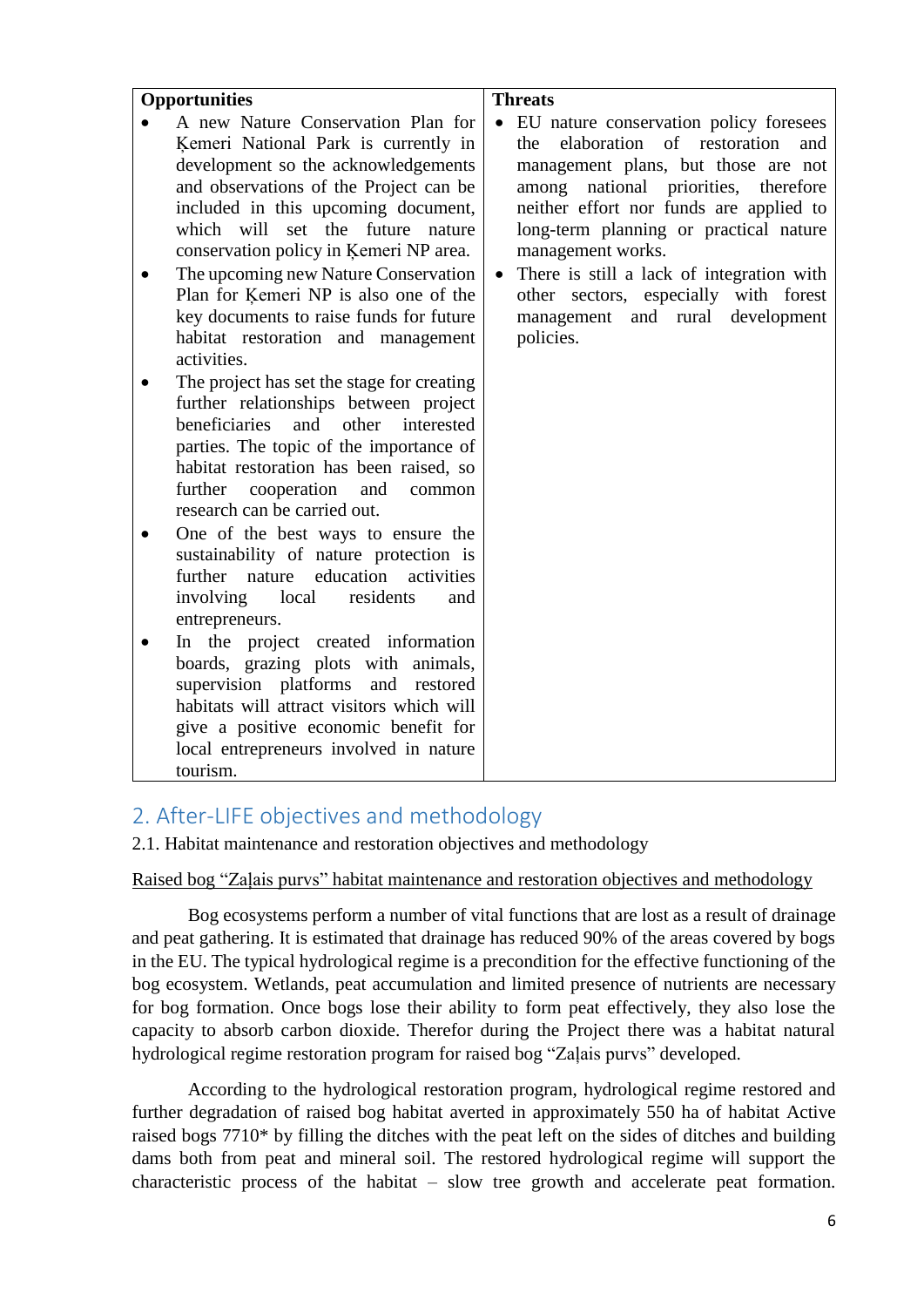Hydrological restoration should foster the gradual return of active raised bog in locations that are now occupied by overgrown areas. Additionally, forest rarefication is expected as some trees will struggle to adjust to the new habitat, thereby signalling of an effective functioning of the restored hydrological regime.

To contribute to restoration of raised bog, after the end of the project, cutting down the trees started, by use of "deforestation cut" in total area of 333 ha.

To ensure successful further process, a frequent check-up should be done on the condition of dams and closed ditches. In case of malfunction, there should be repairmen works carried out to ensure that dams function as planned and water stays in the bog. To ensure continuity of the restored area, a long-term planning should be carried out on possible restoration of all the degraded area. To do that, first the results of already applied methods should be assessed via frequent monitoring data collection and evaluation. If the impact on bog`s hydrology turns out to be positive, further attempts should be done to plan a wider scale of works and to search for possible ways to attract funding. Partial planning of the possible restoration works most probably will be carried out during the development of the Nature Conservation Plan for Ķemeri NP.

#### Forest habitats maintenance and restoration objectives and methodology

Reduction of the effects of drainage system is required to prevent further degradation and change of vegetation in habitat types of EU importance - Bog woodland 91D0\* and Fennoscandian deciduous swamp forests 9080\*.

According to hydrology restoration program, hydrologic regime restored in approximately 1'100 ha of forest areas, natural water regime restored or improved the conditions of Bog woodland (91D0\*) and Fennoscandian deciduous swamp forests (9080\* habitats).

Similar to previous – raised bog habitat - to ensure successful further process, a frequent check-up should be done on the condition of dams and closed ditches. In case of malfunction, there should be repairmen works carried out to ensure that dams function as planned and water stays in the territory of project activity.

#### Skudrupite meadows – breeding habitat for Corncrake – restoration objectives and methodology

Restoration of Skudrupite River flood plain meadows is necessary to restore breading habitat for corncrake (Crex crex). Re-meandering of Skudrupīte River provides periodical "floods" in meadows along the River which is precondition for appropriate hydrology regime in flood plain meadows.

According to hydrology restoration program, hydrologic regime restored in 85 ha of meadows along the River Skudrupīte but Skudrupīte River from 5 km straight ditch was renaturalised in 7,5 km River stretch. To provide an adequate management of flood plain meadows (grazing by animals and mowing), grazing plot in total area of 85 ha was fenced by electric fence in total length of 3850 m and next to grazing plots two supervision platforms were build.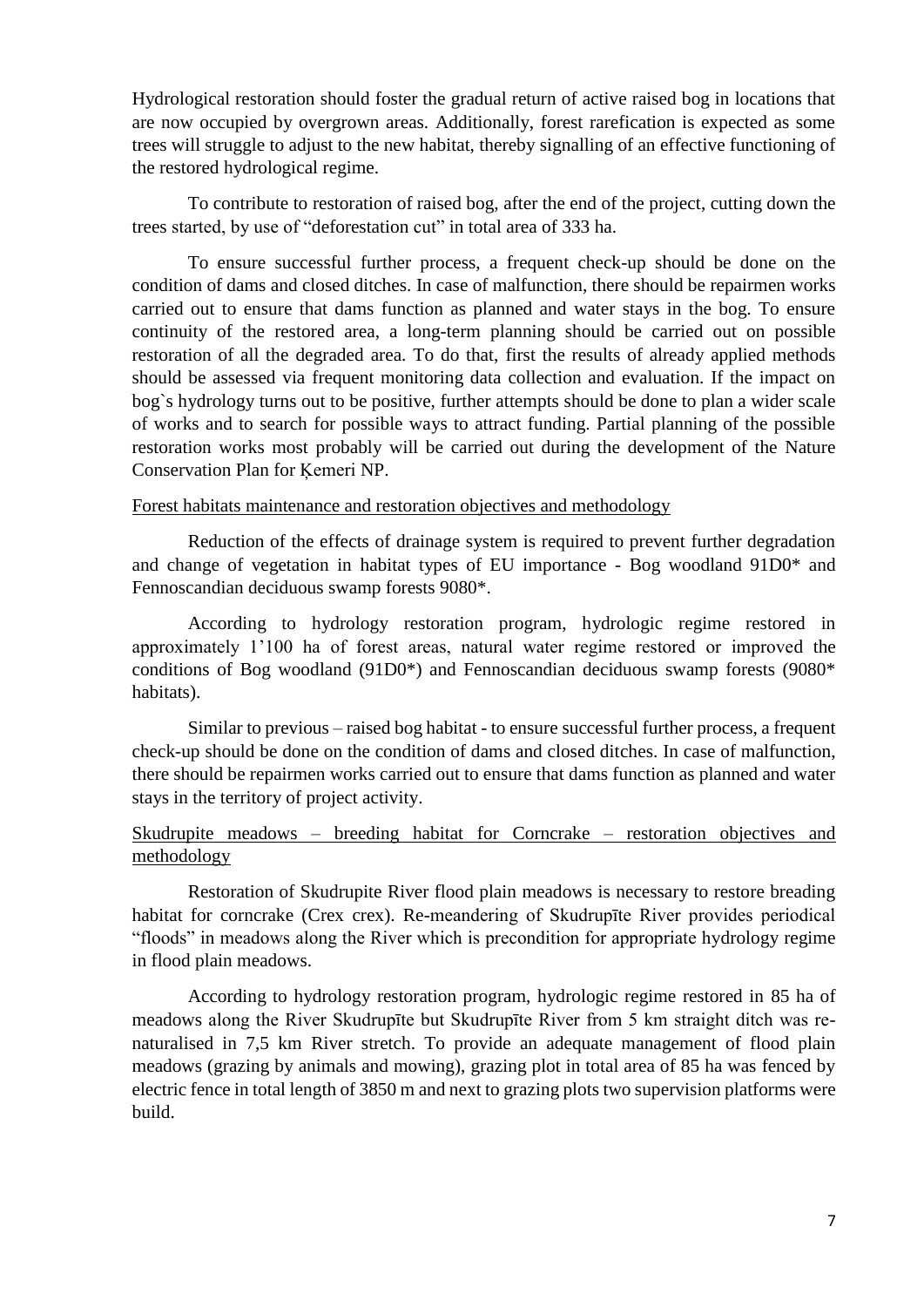#### <span id="page-7-0"></span>2.2. Monitoring objectives and methodology

#### Vegetation monitoring

The fastest and most observable changes after restoration will be seen in ground-floor vegetation, therefor vegetation monitoring was implemented in the areas where habitat restoration works were carried out. In each project activity site vegetation was monitored at least one year before (because of delaying of implementation of C actions, monitoring actually started even 4 years before) and continues a year after the management works to evaluate their impact on the habitat.

The vegetation monitoring in the Raised bog habitat in Zaļais purvs (Act. C.2.1) was carried out in 30 monitoring plots, for the forest habitats in peripheral forests at the western edge of the raised bog Ķemeru tīrelis (Act. C.2.1.) 44 monitoring plots were established, but for grasslands habitats in Skudrupite meadows (Act. C.2.2.) 29 sample plots were used – 12 new made during the project  $+4$  plots, installed previous.

According to the "Report on Vegetation monitoring" it was suggested henceforward continue monitoring as follow: once in six (optimally once in four) years. In grassland it is recommended to make vegetation monitoring more often - once in two years (optimally annually) because for grasslands it is characteristic that changes occur more faster than in forest on bog habitats.

Since the project restoration activities haven`t yet got clearly obvious impacts on vegetation after the first year, all three areas will be continued to monitor for at least next 5-10 years to demonstrate effects on the vegetation after the habitat restoration activities.

#### Groundwater level monitoring

As foreseen in Hydrology Monitoring plan regular groundwater monitoring in 38 monitoring wells and monitoring points on 4 water courses were established in July 2012. Hydrology monitoring covers all three of project territories (C.1, C.2.1 and C.2.2). Hydrology monitoring data were collected with frequency two to four times per month. Additionally, data on electric conductivity of ground water and water courses were collected to establish origin of water supply – rain water or mineral springs (sulphide containing groundwater). The first measures were taken before restoration actions began to provide a base line and improve the restoration plan and first measurements after restoration already have showed positive changes in hydrology. Groundwater monitoring will be continued for at least 5 years after the project to ensure that territories outside the project area remain unaffected and water stays in the bog. It is expected that in coming years the measurements will demonstrate even more successful stabilisation of groundwater levels.

According to the "Report on groundwater monitoring" it was suggested henceforward continue monitoring as follow: in bog habitats in project territory C.1 (Zaļais purvs) it is recommended continue monitoring in 19 monitoring wells as well as observe water level in both queries. But in forest habitats (C.2.1.) and Skudrupīte River floodplains meadows ( C.2.2.) - continue monitoring in 10 monitoring wells as well as observe existence and amount of spring time floods.

Water level in monitoring wells should be evaluated all year round at least twice in month by using hydro- acoustic method or data loggers.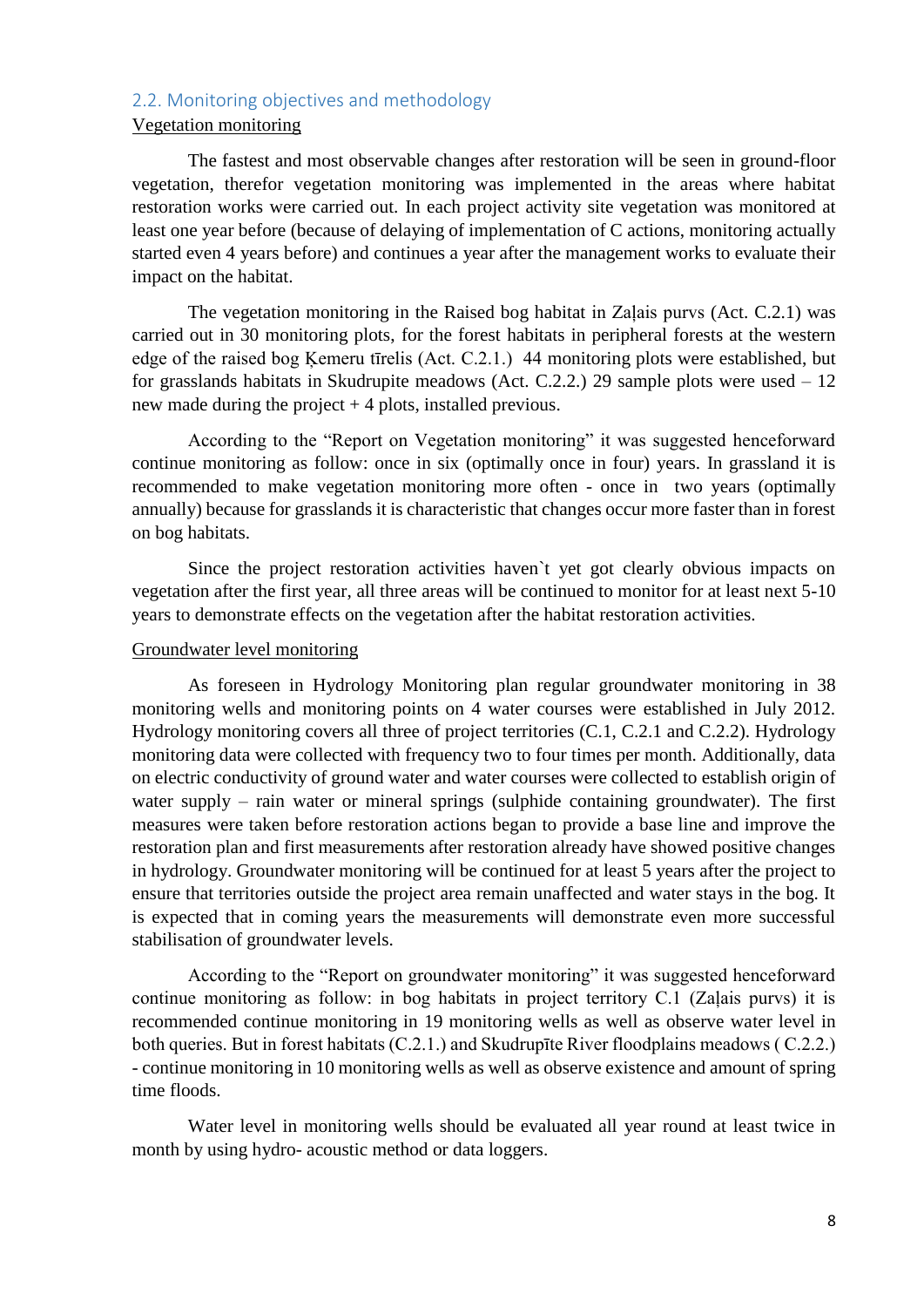#### <span id="page-8-0"></span>2.3. Nature education and stakeholder involvement objectives and methodology

There is no doubts that nature education and general awareness of society is what forms the public opinion. During this Project there were many obstacles met regarding the negative and opposed public opinion and this led to conclusion that habitat restoration for the needs of nature and biological diversity is still a very sensitive and touchy subject in Latvia.

The reasons are several – they can be related to the former habitats restoration activities and legal regulation in Ķemeri NP, the general incomprehension between forests with economical and nature conservation purposes and general dislike of nature protection. Although it is very hard to change the attitude of people and it takes a long time, still it is the only way to ensure sustainable public opinion. The discussions that were started on this Project still lingers on the minds of people and further attempts should be done to not let it go. Almost every society has their local opinion leaders and one of the easiest ways how to get to the people would be through such locally respected individuals.

Since in upcoming years there is planned to carry out several nature conservation planning actions on national and regional level, it provides a very good basis for continuing the already started work.

Since 2016 the project "Preconditions for better biodiversity preservation and ecosystem protection in Latvia" or simply the "Nature Census" started. During the project habitats inventory at national level is going on as well as development of 25 management plans for protected territories and development of 5 species management plans. Such kind of project requires a significant involvement and information of society.

In the same way a new management plan for Ķemeri NP will be developed in next two years and, of course, it provides a very good basis for continuing the already started work in public involving, informing and education.

On everyday basis NCA is already carrying out different educational activities about all kinds of protected nature values, including key habitat types of Project and their nature values. All the materials produced within the Project are good tools for increasing the understanding and knowledge in a fun and attractive way. There is a Nature Education Centre in the territory of Ķemeri NP which is already doing a great educational work and will continue to raise people`s awareness on different nature conservation topics.

| <b>Management</b>                                                  | <b>Activity</b> | <b>Timeframe</b> | Costs* Euro | <b>Possible</b> | <b>Performance</b> |  |
|--------------------------------------------------------------------|-----------------|------------------|-------------|-----------------|--------------------|--|
| activity                                                           | implementer     |                  |             | funding         | indicators         |  |
|                                                                    |                 |                  |             | source          |                    |  |
| Raised bog habitat restoration and maintenance (in "Zalais purvs") |                 |                  |             |                 |                    |  |
| Check-ups on                                                       | <b>NCA</b>      | Annually         | 2640 Eur    | <b>NCA</b>      | Frequent           |  |
| the                                                                |                 |                  |             |                 | quality check-     |  |
| infrastructure                                                     |                 |                  |             |                 | ups done on        |  |
| condition in                                                       |                 |                  |             |                 | the built dams     |  |
| restored habitat                                                   |                 |                  |             |                 | and closed         |  |
| areas.                                                             |                 |                  |             |                 | ditches, timely    |  |
| reparation of                                                      |                 |                  |             |                 | reparation done    |  |
| damaged or                                                         |                 |                  |             |                 | in cases of        |  |
| loose quality                                                      |                 |                  |             |                 | malfunction.       |  |

#### <span id="page-8-1"></span>3. Financial outlook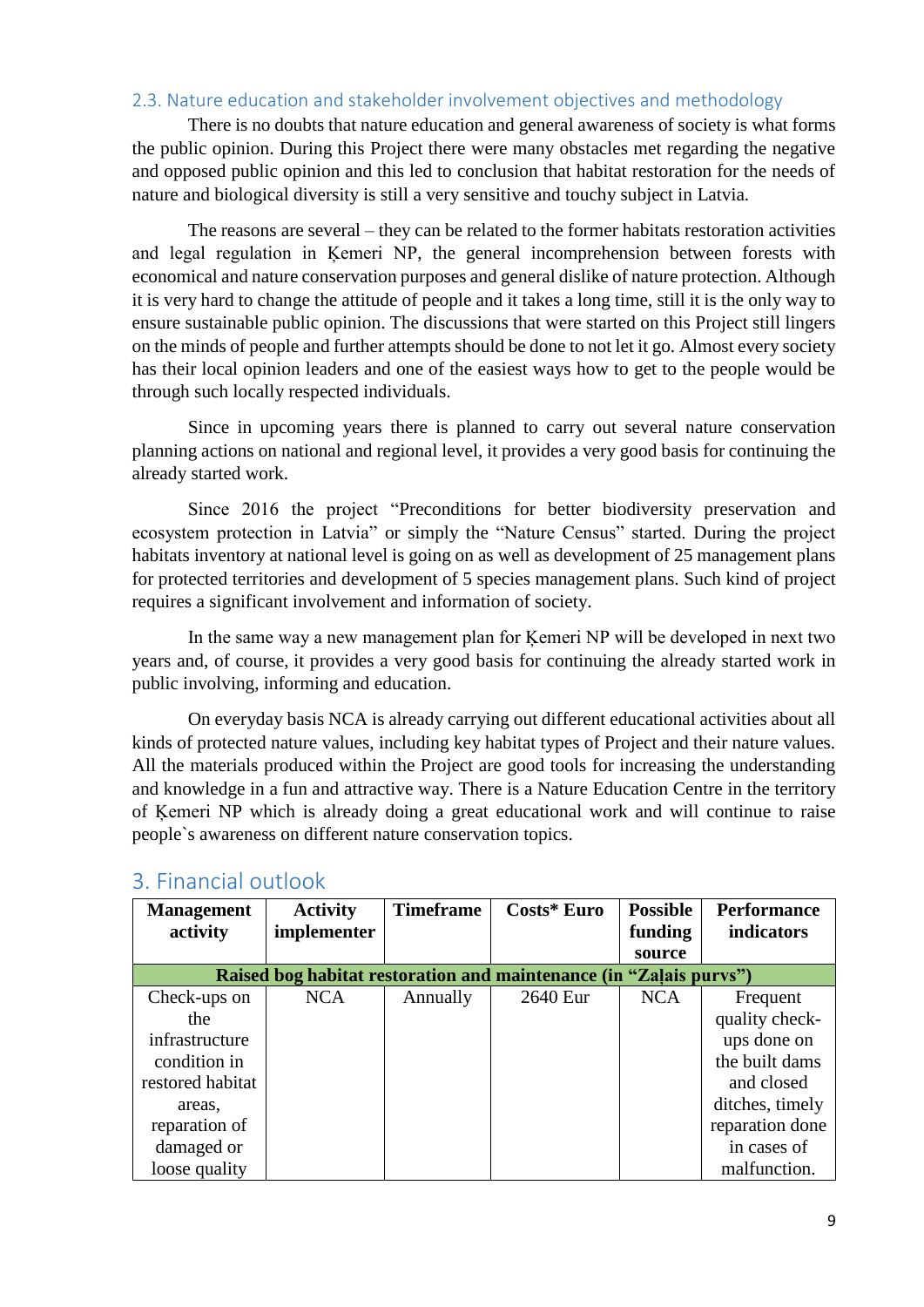| infrastructure<br>(498 dams, 124)<br>dikes in total<br>area 550 ha)                                                                                                                                        |            |                                                                     |                                                                                      |            |                                                                                                                                                                              |
|------------------------------------------------------------------------------------------------------------------------------------------------------------------------------------------------------------|------------|---------------------------------------------------------------------|--------------------------------------------------------------------------------------|------------|------------------------------------------------------------------------------------------------------------------------------------------------------------------------------|
| Continuation<br>of tree cutting<br>in the rest of<br>Raised bog<br>area, where<br>hydrological<br>regime was<br>restored.                                                                                  | <b>NCA</b> | From the<br>end of 2020                                             | 5000 -10000<br>Eur                                                                   | <b>NCA</b> | In the all<br>restored raised<br>bog area $(550)$<br>ha) tree cutting<br>done by public<br>activities,<br>Junior Rangers,<br><b>NCA</b> workers<br>etc. during<br>2020-2022. |
| Monitoring of<br>groundwater<br>level in<br>restored Raised<br>bog<br>habitat area                                                                                                                         | <b>NCA</b> | Twice a<br>month,<br>until 2024.<br>Data<br>analysis<br>once a year | 2000 EUR /<br>year                                                                   | <b>NCA</b> | Frequent data<br>on the<br>groundwater<br>level<br>measurements<br>in restored<br>habitat areas<br>collected                                                                 |
| Vegetation<br>monitoring in<br>restored Raised<br>bog                                                                                                                                                      | <b>NCA</b> | In 2023,<br>2027, 2031<br>etc.                                      | 700 Eur for<br>each<br>monitoring<br>visit                                           | <b>NCA</b> | Frequent data<br>on the<br>vegetation in<br>restored habitat                                                                                                                 |
| habitat area                                                                                                                                                                                               |            |                                                                     |                                                                                      |            | areas collected                                                                                                                                                              |
|                                                                                                                                                                                                            |            |                                                                     | Forest habitats restoration and maintenance (on west side of Lielais Kemeru tītelis) |            |                                                                                                                                                                              |
| Check-ups on<br>the<br>infrastructure<br>condition in<br>restored habitat<br>areas,<br>reparation of<br>damaged or<br>loose quality<br>infrastructure<br>(392 dams, 371<br>dikes in total<br>area 1000 ha) | <b>NCA</b> | Annually                                                            | 3300 Eur                                                                             | <b>NCA</b> | Frequent<br>quality check-<br>ups done on<br>the built dams<br>and closed<br>ditches, timely<br>reparation done<br>in cases of<br>malfunction.                               |
| Monitoring of<br>groundwater<br>level in<br>restored Raised<br>bog<br>habitat area                                                                                                                         | <b>NCA</b> | Twice a<br>month,<br>until 2024.<br>Data<br>analysis<br>once a year | 1000 EUR /<br>year                                                                   | <b>NCA</b> | Frequent data<br>on the<br>groundwater<br>level<br>measurements<br>in restored<br>habitat areas<br>collected                                                                 |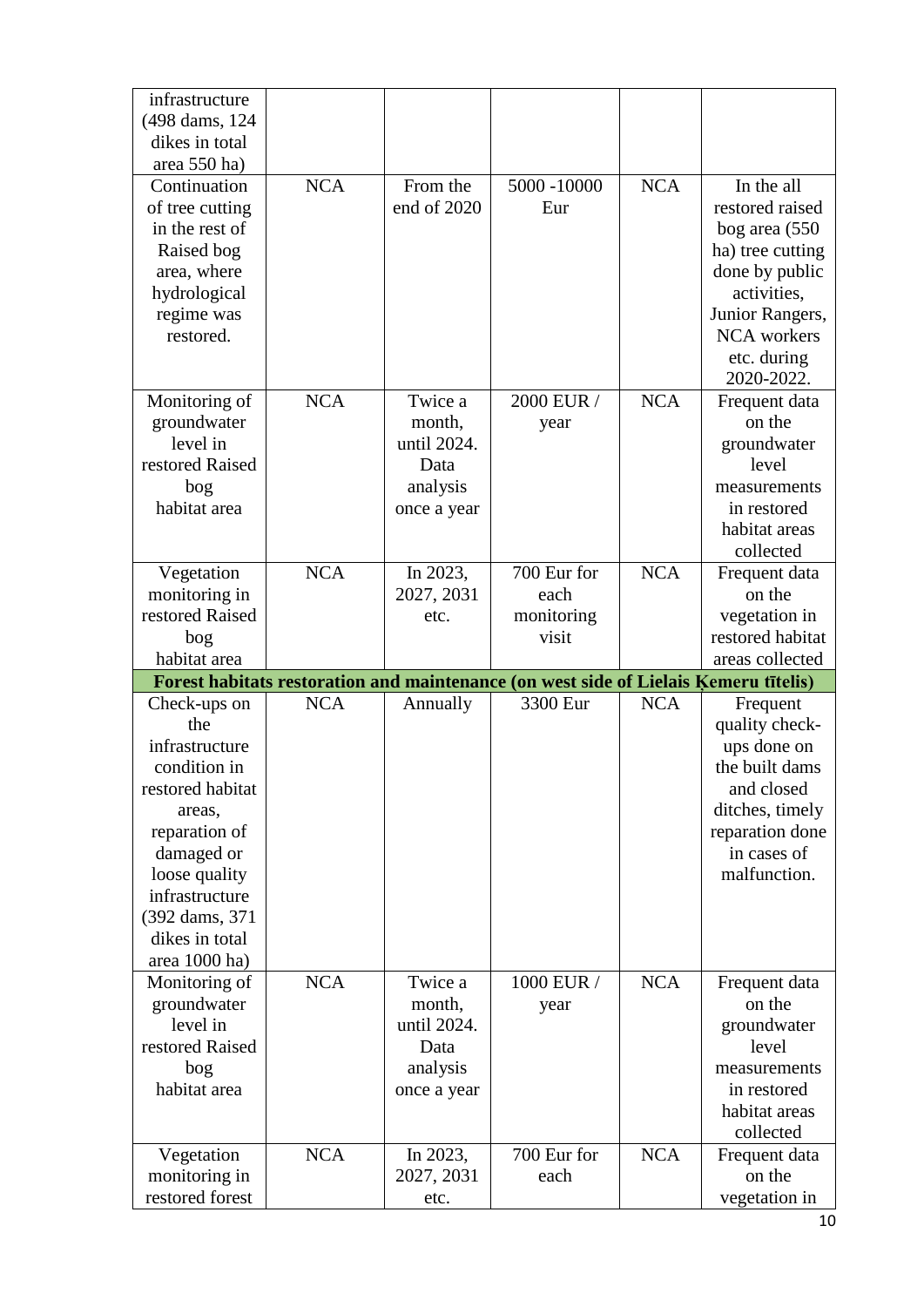| habitat area                                          |            |             | monitoring                                   |            | restored habitat               |  |  |
|-------------------------------------------------------|------------|-------------|----------------------------------------------|------------|--------------------------------|--|--|
|                                                       |            |             | visit                                        |            | areas collected                |  |  |
| Skudrupite meadows - breeding habitat for Corncrake - |            |             |                                              |            |                                |  |  |
|                                                       |            |             | restoration and maintenance                  |            |                                |  |  |
| Check-ups on                                          | <b>NCA</b> | Annually    | 2640 Eur                                     | <b>NCA</b> | Frequent                       |  |  |
| the restored                                          |            |             |                                              |            | check-ups done                 |  |  |
| riverbed                                              |            |             |                                              |            | on the restored                |  |  |
| (demolishment                                         |            |             |                                              |            | riverbed,                      |  |  |
| of beaver dams                                        |            |             |                                              |            | timely                         |  |  |
| and wood                                              |            |             |                                              |            | demolishment                   |  |  |
| aggregations in                                       |            |             |                                              |            | of different                   |  |  |
| 7,5 km length)                                        |            |             |                                              |            | kind                           |  |  |
|                                                       |            |             |                                              |            | aggregations                   |  |  |
| Check-ups on                                          | <b>NCA</b> | Annually    | 2688 Eur                                     | NCA/       | Frequent                       |  |  |
| the                                                   |            |             |                                              | land       | quality check-                 |  |  |
| infrastructure                                        |            |             |                                              | tenant     | ups done on                    |  |  |
| condition in                                          |            |             |                                              |            | the built                      |  |  |
| restored habitat                                      |            |             |                                              |            | supervision                    |  |  |
| area,                                                 |            |             |                                              |            | platforms and                  |  |  |
| reparation of                                         |            |             |                                              |            | fence, timely                  |  |  |
| damaged or                                            |            |             |                                              |            | reparation done<br>in cases of |  |  |
| loose quality<br>infrastructure                       |            |             |                                              |            |                                |  |  |
|                                                       |            |             |                                              |            | damages                        |  |  |
| (2 supervision<br>platforms;                          |            |             |                                              |            |                                |  |  |
| pasture's fence                                       |            |             |                                              |            |                                |  |  |
| in the total                                          |            |             |                                              |            |                                |  |  |
| length of 3850                                        |            |             |                                              |            |                                |  |  |
| meters)                                               |            |             |                                              |            |                                |  |  |
| Monitoring of                                         | <b>NCA</b> | Twice a     | 1000 EUR /                                   | <b>NCA</b> | Frequent data                  |  |  |
| groundwater                                           |            | month,      | year                                         |            | on the                         |  |  |
| level in                                              |            | until 2024. |                                              |            | groundwater                    |  |  |
| restored Raised                                       |            | Data        |                                              |            | level                          |  |  |
| bog                                                   |            | analysis    |                                              |            | measurements                   |  |  |
| habitat area                                          |            | once a year |                                              |            | in restored                    |  |  |
|                                                       |            |             |                                              |            | habitat areas                  |  |  |
|                                                       |            |             |                                              |            | collected                      |  |  |
| Vegetation                                            | <b>NCA</b> | 2021, 2023, | 700 Eur for                                  | <b>NCA</b> | Frequent data                  |  |  |
| monitoring in                                         |            | 2025 etc    | each                                         |            | on the                         |  |  |
| restored                                              |            |             | monitoring                                   |            | vegetation in                  |  |  |
| grassland                                             |            |             | visit                                        |            | restored habitat               |  |  |
| habitat area                                          |            |             |                                              |            | areas collected                |  |  |
|                                                       |            |             | Data collection and general public awareness |            |                                |  |  |
| Updating of                                           | <b>NCA</b> | Annually    | Administrative                               | <b>NCA</b> | Supplementing                  |  |  |
| nature data                                           |            |             | costs                                        |            | and constant                   |  |  |
| system OZOLS                                          |            |             |                                              |            | updating of                    |  |  |
| with habitat                                          |            |             |                                              |            | habitat data                   |  |  |
| management                                            |            |             |                                              |            | base with                      |  |  |
| data                                                  |            |             |                                              |            | data about                     |  |  |
|                                                       |            |             |                                              |            | management                     |  |  |
|                                                       |            |             |                                              |            | works in nature                |  |  |